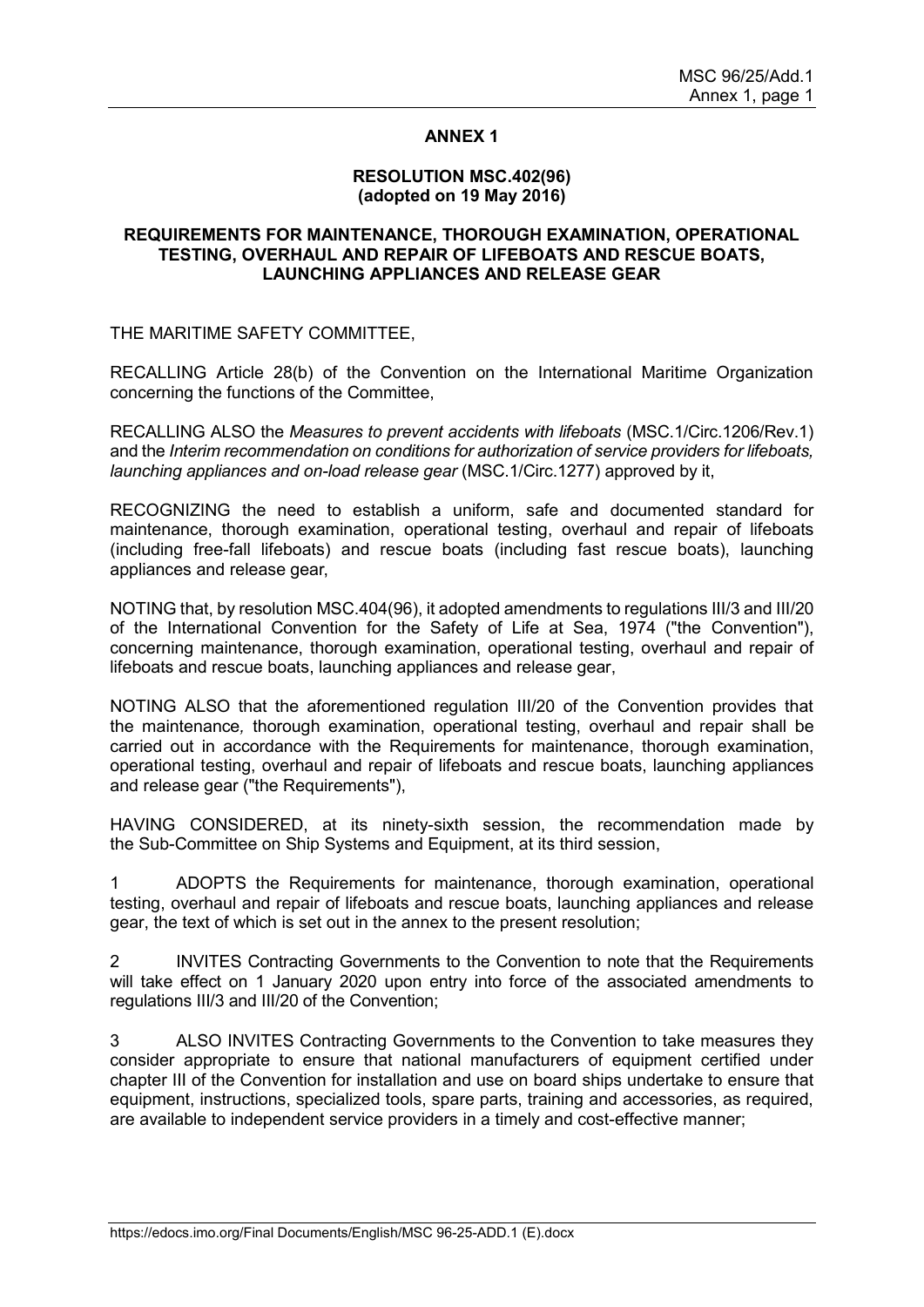4 REQUESTS the Secretary-General to transmit certified copies of this resolution and the text of the Requirements contained in the annex to all Contracting Governments to the Convention;

5 REQUESTS ALSO the Secretary-General to transmit copies of this resolution and the annex to all Members of the Organization which are not Contracting Governments to the Convention.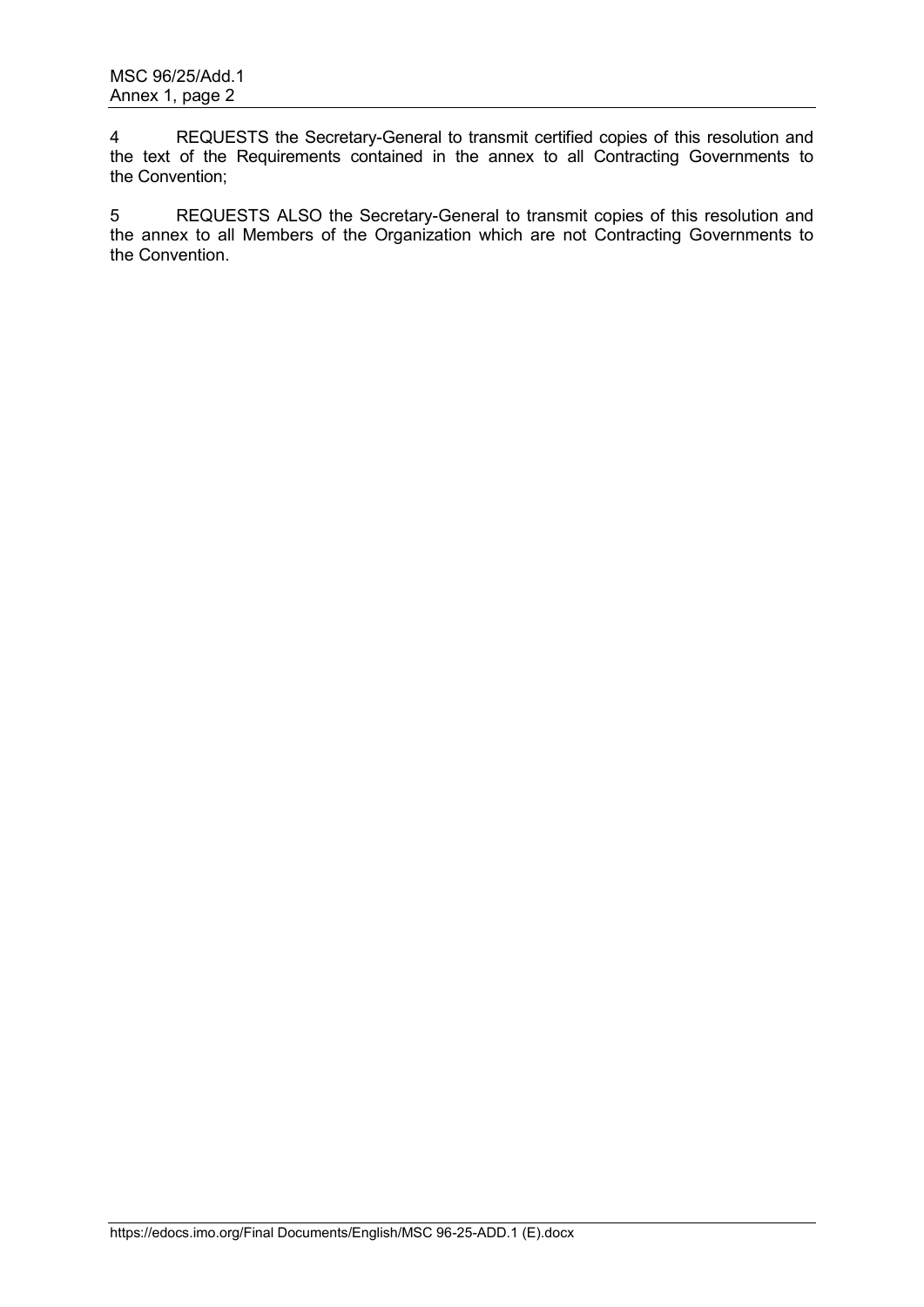### ANNEX

### **REQUIREMENTS FOR MAINTENANCE, THOROUGH EXAMINATION, OPERATIONAL TESTING, OVERHAUL AND REPAIR OF LIFEBOATS AND RESCUE BOATS, LAUNCHING APPLIANCES AND RELEASE GEAR**

### **1 GENERAL**

1.1 The objective of these Requirements for maintenance, thorough examination, operational testing, overhaul and repair of lifeboats and rescue boats, launching appliances and release gear (the Requirements) is to establish a uniform, safe and documented standard for maintenance, thorough examination, operational testing, overhaul and repair of the equipment specified in paragraph 2.1.

1.2 The detailed procedures covered by these Requirements are provided in section 6.

1.3 These Requirements relate to the following regulations:

- .1 SOLAS regulation III/20 Operational readiness, maintenance and inspections; and
- .2 SOLAS regulation III/36 Instructions for onboard maintenance.

1.4 The Company<sup>1</sup> shall ensure that maintenance, thorough examination, operational testing, overhaul and repair on board its ships is conducted in accordance with these Requirements and SOLAS regulation III/20. The Company shall establish and implement health, safety and environment (HSE) procedures covering all activities set out in these Requirements.

1.5 The personnel carrying out maintenance, thorough examination, operational testing overhaul and repair as described in paragraphs 4.2 and 4.3 shall be certified by an authorized service provider in accordance with the requirements specified in section 8. When performing such activities on board ships they shall comply with health, safety and environment (HSE) instructions and procedures established by the Company.

### **2 APPLICATION**

2.1 These Requirements shall apply to the maintenance, thorough examination, operational testing, overhaul and repair of:

- .1 lifeboats (including free-fall lifeboats), rescue boats and fast rescue boats; and
- .2 launching appliances and on-load and off-load release gear for lifeboats (including primary and secondary means of launching appliances for free-fall lifeboats), rescue boats, fast rescue boats and davit-launched liferafts.

2.2 For the purpose of these Requirements:

.1 *Authorized service provider* means an entity authorized by the Administration in accordance with section 3 and section 7.

### https://edocs.imo.org/Final Documents/English/MSC 96-25-ADD.1 (E).docx

 $\overline{1}$ For the purpose of these Requirements, Company is as defined in SOLAS regulation IX/1.2.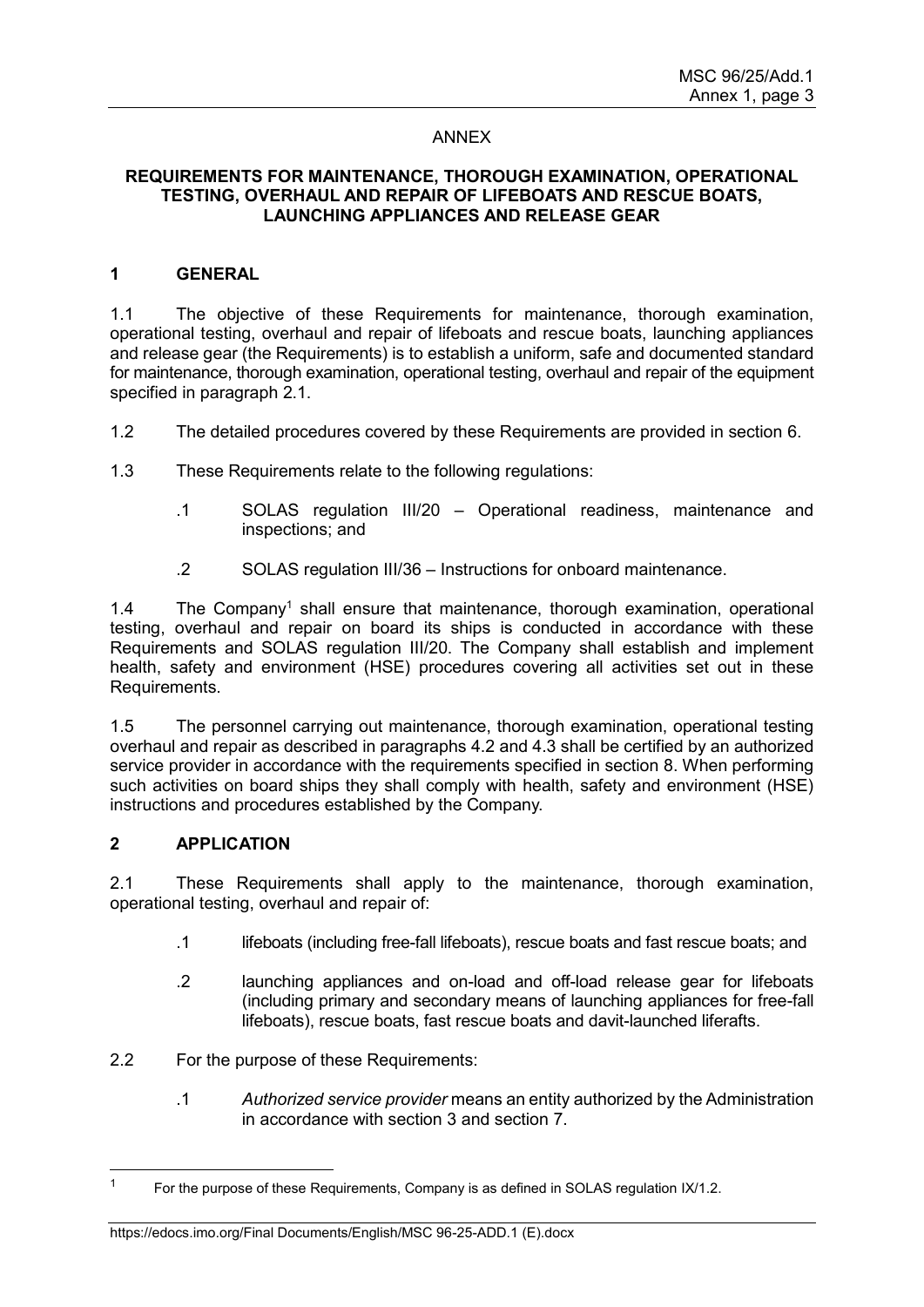- .2 *Equipment* means the aforementioned equipment to which the Requirements apply.
- .3 *Manufacturer* means the original equipment manufacturer or any entity which has taken legal and legitimate responsibilities for equipment when the original equipment manufacturer no longer exists or supports the equipment.
- .4 *Off-load release mechanism* means a release mechanism which releases the survival craft/rescue boat/fast rescue boat when it is waterborne or when there is no load on the hooks.
- .5 *On-load release mechanism* means a release mechanism which releases the survival craft/rescue boat/fast rescue boat with load on the hooks.
- .6 *Repair* means any activities requiring disassembly of equipment, or any other activities outside the scope of the instructions for on-board maintenance and for emergency repair of life-saving appliances prepared in accordance with SOLAS regulations III/36.2 and III/35.3.18, respectively.
- .7 *Overhaul* means a periodical activity defined by the manufacturer that proves continued fitness for purpose for a defined period subject to correct maintenance.

# **3 AUTHORIZATION**

3.1 Administrations shall ensure that the thorough examination, operational testing, repair and overhaul of equipment (see paragraphs 4.2 and 4.3) shall be carried out in accordance with SOLAS regulation III/20 by service providers authorized in accordance with section 7.

3.2 The requirements in section 7 shall equally apply to manufacturers when they are acting as authorized service providers.

## **4 QUALIFICATION LEVELS AND CERTIFICATION**

4.1 Weekly and monthly inspections and routine maintenance as specified in the equipment maintenance manual(s), shall be conducted by authorized service providers, or by shipboard personnel under the direction of a senior ship's officer in accordance with the maintenance manual(s).

4.2 Annual thorough examinations and operational tests, as described in section 6.2, shall be conducted by certified personnel of either the manufacturer or an authorized service provider in accordance with section 7 and section 8. The service provider may be the ship operator provided that it is authorized in accordance with section 3 and section 7.

4.3  $\quad$  Five-year thorough examination, any overhaul, overload operational tests<sup>2</sup>, as described in section 6.3, and repair shall be conducted by certified personnel of either the manufacturer or an authorized service provider in accordance with section 7 and section 8.

 $\overline{2}$ <sup>2</sup> See SOLAS regulations III/20.11.1.2, III/20.11.2.2 and III/20.11.3.2.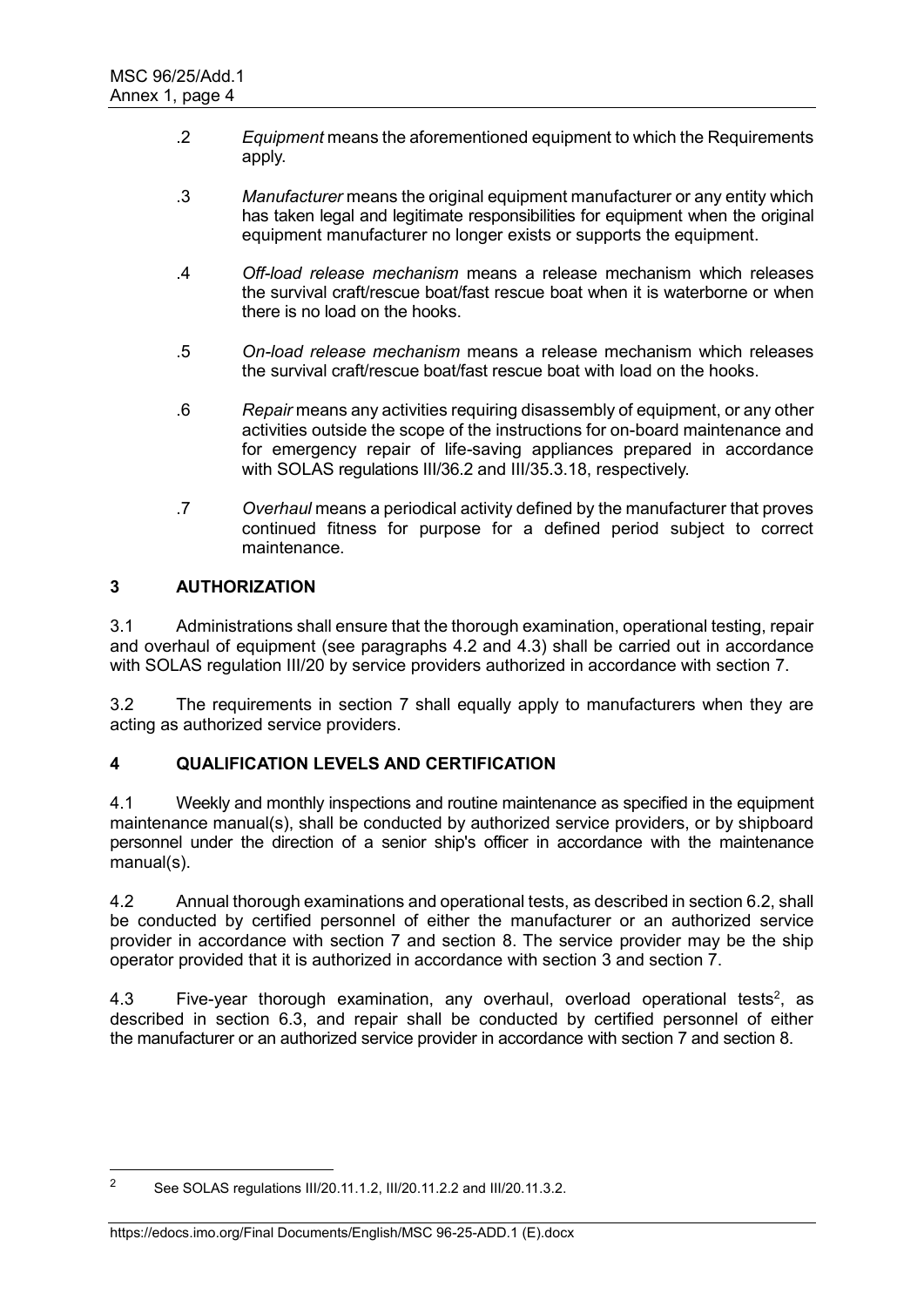## **5 REPORTS AND RECORDS**

5.1 All reports and checklists shall be completed and signed by the person who carries out the inspection and maintenance work and countersigned by the Company's representative or the ship's master.

5.2 Records of maintenance, thorough examination, operational testing, overhaul and repair shall be updated and filed on board the ship for the service life of the equipment.

5.3 When thorough examination, operational testing, overhaul and repair are completed, a statement confirming that the lifeboat arrangements remain fit for purpose shall be promptly issued by the manufacturer or authorized service provider that conducted the work. A copy of valid documents of certification and authorization as appropriate shall be included with the statement.

## **6 SPECIFIC PROCEDURES FOR INSPECTION, MAINTENANCE, THOROUGH EXAMINATION, OPERATIONAL TESTING, OVERHAUL AND REPAIR**

## **6.1 General/Maintenance**

6.1.1 Any inspection, maintenance, thorough examination, operational testing, overhaul and repair shall be carried out according to the maintenance manuals and associated technical documentation developed by the manufacturer.

6.1.2 A full set of maintenance manuals and associated technical documentation as specified in paragraph 6.1.1 shall be available on board.

6.1.3 The maintenance manuals and associated technical documentation as specified in paragraph 6.1.1 shall include the items listed in sections 6.2 and 6.3 as a minimum and shall be kept up to date by the Company taking into account relevant information provided by the manufacturer.

## **6.2 Annual thorough examination and operational test**

6.2.1 All items listed in checklists for the weekly/monthly inspections required by SOLAS regulations III/20.6 and III/20.7 also form the first part of the annual thorough examination.

6.2.2 Records of inspections and routine on-board maintenance carried out by the ship's crew and the applicable certificates for the equipment shall be reviewed.

6.2.3 For lifeboats (including free-fall lifeboats), rescue boats and fast rescue boats, the following items shall be thoroughly examined and checked for satisfactory condition and operation:

- .1 condition of the boat structure including fixed and loose equipment (including a visual examination of the external boundaries of the void spaces, as far as practicable);
- .2 engine and propulsion system;
- .3 sprinkler system, where fitted;
- .4 air supply system, where fitted;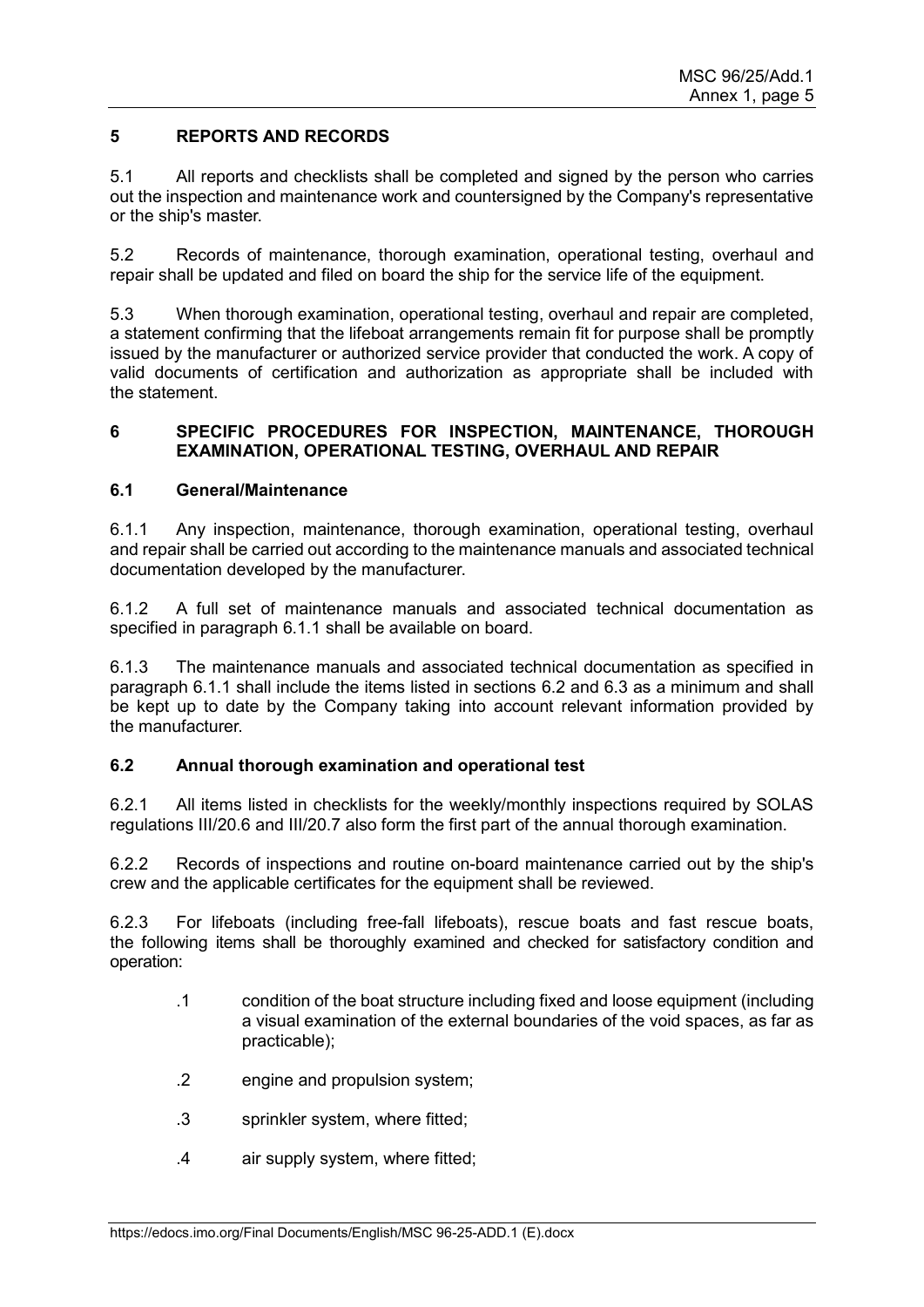- .5 manoeuvring system;
- .6 power supply system;
- .7 bailing system;
- .8 fender/skate arrangements; and
- .9 rescue boat righting system, where fitted.

6.2.4 For release gear of lifeboats (including free-fall lifeboats), rescue boats, fast rescue boats and liferafts, the following shall be thoroughly examined for satisfactory condition $^3$  and operation after the annual operational test of the winch brake with the empty boat or equivalent load, as required by paragraph 6.2.10:

- .1 operation of devices for activation of release gear;
- .2 excessive free play (tolerances);
- .3 hydrostatic interlock system, where fitted;
- .4 cables for control and release; and
- .5 hook fastening.
- **Notes:** 1 The setting and maintenance of release gear are critical operations with regard to maintaining the safe operation of lifeboats (including free-fall lifeboats), rescue boats, fast rescue boats and davit launched liferafts. Utmost care shall be taken when carrying out all inspection and maintenance operations on the equipment.
	- 2 No maintenance or adjustment of the release gear shall be undertaken while the hooks are under load.

6.2.5 The operational test of davit-launched lifeboats' and rescue boats' on-load release function shall be carried out as follows:

- .1 position the boat partially in the water such that the mass of the boat is substantially supported by the falls and the hydrostatic interlock system, where fitted, is not triggered;
- .2 operate the on-load release gear;
- .3 reset the on-load release gear; and
- .4 examine the release gear and hook fastening to ensure that the hook is completely reset and no damage has occurred.

 $\overline{a}$ Hanging-off pennants may be used for this purpose but should not remain connected at other times, such as when the lifeboat is normally stowed and during training exercises. The release gear is to be examined prior to its operational test. The release gear is to be re-examined after its operational test and the operational test of the winch brake. Special consideration shall be given to ensure that no damage has occurred during the winch brake test, especially to the hook fastening.

https://edocs.imo.org/Final Documents/English/MSC 96-25-ADD.1 (E).docx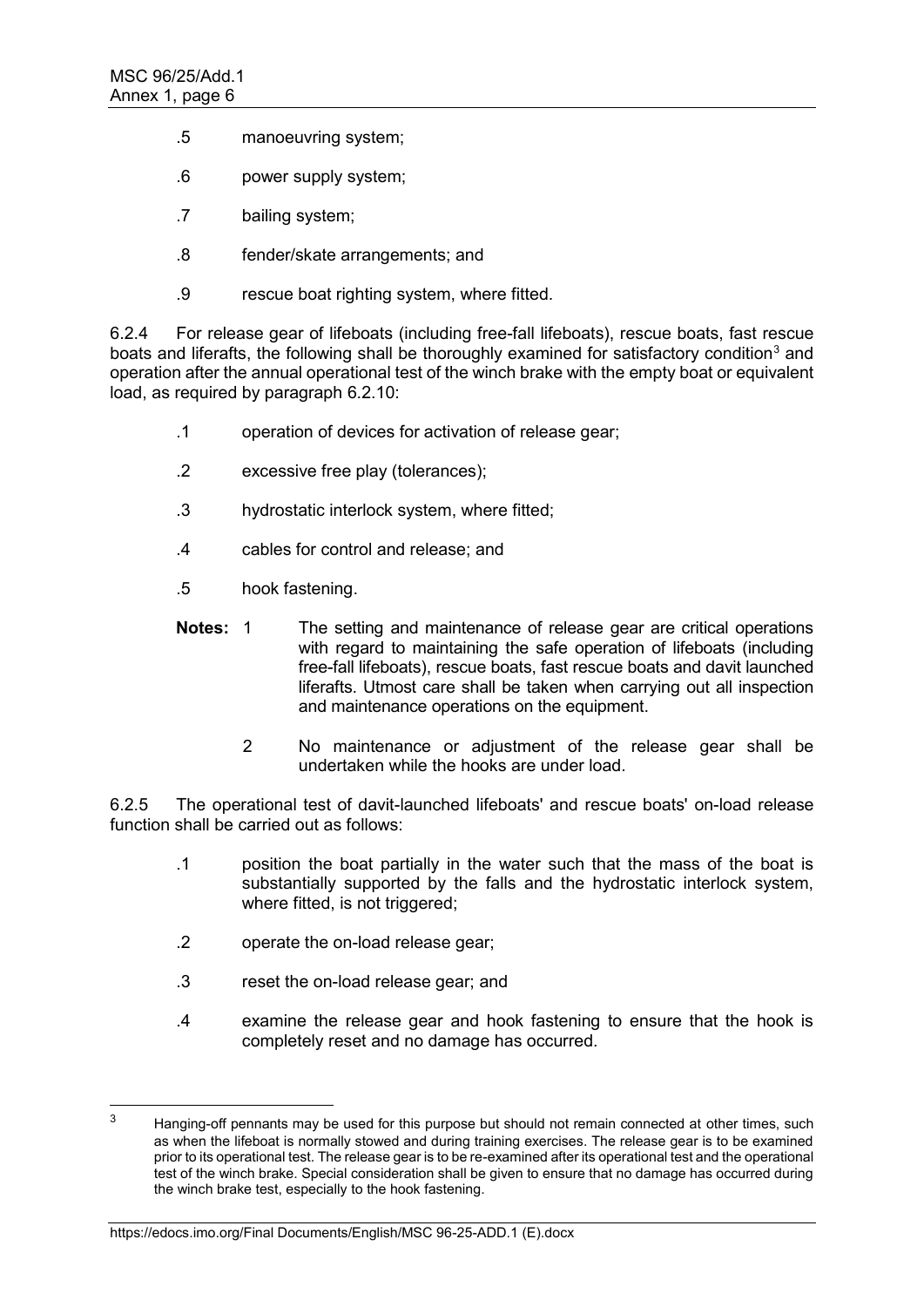6.2.6 The operational test of davit-launched lifeboats' and rescue boats' off-load release function shall be carried out as follows:

- .1 position the boat so that it is fully waterborne;
- .2 operate the off-load release gear;
- .3 reset the off-load release gear; and
- .4 recover the boat to the stowed position and prepare for operational readiness.

During the test, prior to hoisting, it shall be checked that the release gear is completely and properly reset. The final turning-in of the boat shall be done without any persons on board.

6.2.7 The operational test of the free-fall lifeboat release function shall be carried out as follows:

- .1 engage the arrangements for the test without launching the lifeboat, required by paragraph 4.7.6.4 of the LSA Code, as specified in the manufacturer's operating instructions;
- .2 if required to be on board, ensure that the operator is properly seated and secured in the seat location from which the release mechanism is to be operated;
- .3 operate the release mechanism to release the lifeboat;
- .4 reset the lifeboat in the stowed configuration;
- .5 repeat the procedures referred to in .2 to .4 above, using the back-up release mechanism, if applicable;
- .6 remove the arrangements for the test without launching the lifeboat, required by paragraph 4.7.6.4 of the LSA Code; and
- .7 verify that the lifeboat is in the ready to launch stowed configuration.

6.2.8 The operational test of the davit-launched liferaft automatic release function shall be carried out as follows:

- .1 manually release the hook with a load of 150 kg on the hook;
- .2 automatically release the hook with a dummy weight of 200 kg on the hook when it is lowered to the ground; and
- .3 examine the release hook and hook fastening to ensure that the hook is completely reset and no damage has occurred.

If a raft is used for the test instead of a dummy weight, the automatic release function shall release the raft when waterborne.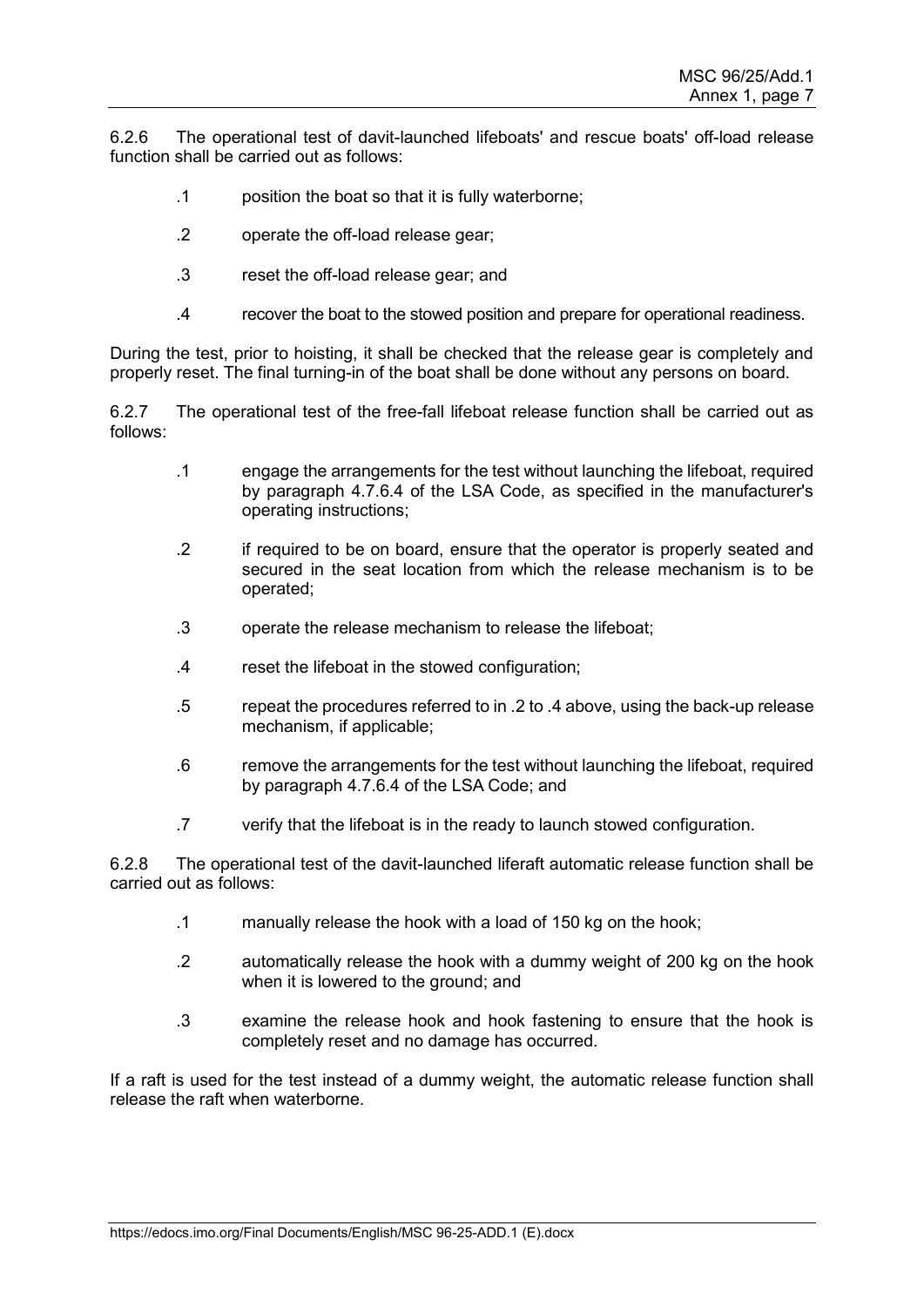6.2.9 For launching appliances for lifeboats (including free-fall lifeboats), rescue boats, fast rescue boats and liferafts, the following items shall be examined for satisfactory condition and operation:

- .1 davit or other launching structures, in particular with regard to corrosion, misalignments, deformation and excessive free play;
- .2 wires and sheaves, possible damage such as kinks and corrosion;
- .3 lubrication of wires, sheaves and moving parts; and
- .4 if applicable:
	- .1 functioning of limit switches;
	- .2 stored power systems;
	- .3 hydraulic systems; and
- .5 for winches:
	- .1 inspecting the braking system in accordance with winch manual;
	- .2 replacing brake pads, when necessary;
	- .3 winch foundation; and
	- .4 if applicable:
		- .1 remote control system; and
		- .2 power supply system.

6.2.10 For winches of the launching appliances for lifeboats (including free-fall lifeboats), rescue boats, fast rescue boats and liferafts, annual operational testing shall be done by lowering the empty craft or boat or equivalent load. When the craft has reached its maximum lowering speed and before the craft enters the water, the brake shall be abruptly applied. Following these tests, the stressed structural parts shall be reinspected<sup>4</sup> where the structure permits the reinspection.

## **6.3 Five-year thorough examination, overhaul and overload operational tests**

6.3.1 The five-year operational test of the winches of the launching appliances shall be carried out with a proof load equal to 1.1 times the weight of the survival craft or rescue boat and its full complement of persons and equipment. When the proof load has reached its maximum lowering speed, the brake shall be abruptly applied.

6.3.2 Following these tests, the stressed structural parts shall be reinspected<sup>4</sup> where the structure permits the reinspection.

 $\frac{1}{4}$ In loading the craft or boat for this test, precautions should be taken to ensure that the stability of the craft or boat is not adversely affected by free surface effects or the raising of the centre of gravity.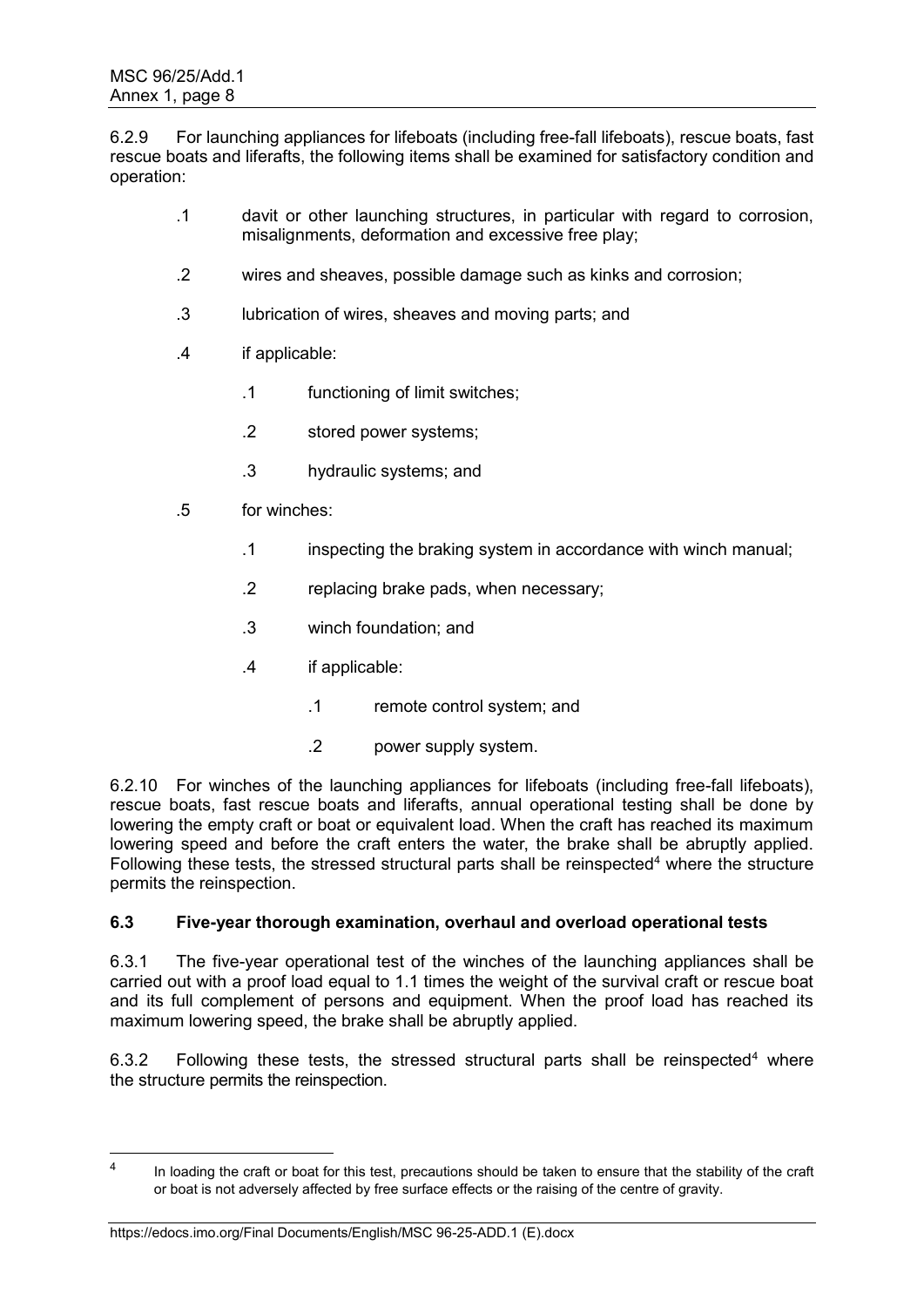6.3.3 The operational tests and overhaul at five-year intervals of release gear for lifeboats (including free-fall lifeboats), rescue boats, fast rescue boats and liferafts shall include:

- .1 dismantling of hook release units;
- .2 examinations with regard to tolerances and design requirements;
- .3 adjustment of release gear system after assembly;
- .4 operational tests as per paragraphs 6.2.5, 6.2.6, 6.2.7 or 6.2.8 above, as applicable, but with a load equal to 1.1 times the weight of the survival craft or rescue boat and its full complement of persons and equipment; and
- $.5$  examinations of vital parts with regard to defects and cracks $5$ .
- 6.3.4 Any other overhaul if required shall be carried out in accordance with paragraph 6.3.3.

### **7 REQUIREMENTS FOR AUTHORIZATION OF SERVICE PROVIDERS**

7.1 Authorization as required by paragraph 3.1 shall include, as a minimum, demonstration of:

- .1 employment and documentation of personnel certified in accordance with a recognized national, international or industry standard as applicable, or a manufacturer's established certification programme. In either case, the certification programme shall comply with section 8 for each make and type of equipment for which service is to be provided;
- .2 availability of sufficient tools, and in particular any specialized tools specified in the manufacturer's instructions, including portable tools as needed for work to be carried out on board ship;
- .3 access to appropriate parts and accessories as specified for maintenance and repair;
- .4 availability of the manufacturer's instructions for repair work involving disassembly or adjustment of on-load release mechanisms and davit winches; and
- .5 a documented and certified quality system, which covers at least the following:
	- .1 code of conduct for personnel involved in the relevant activity;
	- .2 maintenance and calibration of measuring tools and gauges;
	- .3 training programmes for personnel;
	- .4 supervision and verification to ensure compliance with operational procedures;
	- .5 recording and reporting of information;

#### https://edocs.imo.org/Final Documents/English/MSC 96-25-ADD.1 (E).docx

 $\overline{5}$ <sup>5</sup> Non-destructive examination (NDE) techniques, such as dye penetrants (DPE), may be suitable.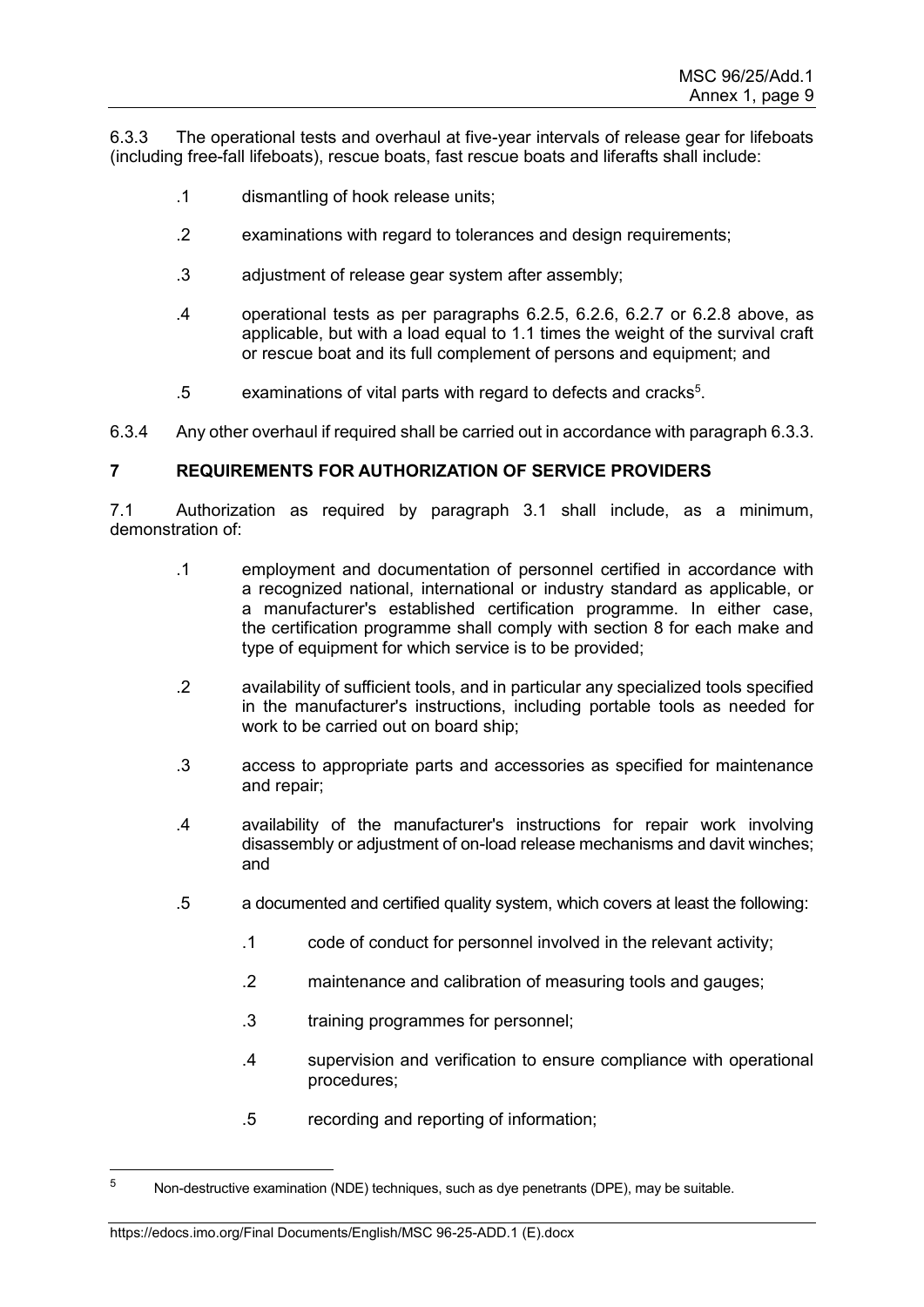- .6 quality management of subsidiaries and agents;
- .7 job preparation; and
- .8 periodic review of work process procedures, complaints, corrective actions and issuance, maintenance and control of documents.
- **Note:** A documented quality system complying with the most current version of the ISO 9000 series and including the above items would be considered acceptable.

7.2 Administrations shall ensure that information regarding authorized service providers is made available.

7.3 In cases where a manufacturer is no longer in business or no longer provides technical support, Administrations may authorize service providers for the equipment on the basis of prior authorization for the equipment and/or long-term experience and demonstrated expertise as an authorized service provider.

- 7.4 Issuance and maintenance of authorization document:
	- .1 upon successful initial audit of a service provider, an authorization document shall be issued by the Administration defining the scope of services provided (e.g. makes and types of equipment). The expiry date shall be clearly written on the document;
	- .2 the Administration shall ensure that work continues, e.g. by periodic audit, to be carried out in accordance with these Requirements, and shall withdraw the authorization of service providers who are not in compliance; and
	- .3 the Administration may accept or recognize service providers authorized by other Administrations or by their Recognized Organizations.

## **8 REQUIREMENTS FOR CERTIFICATION OF PERSONNEL**

8.1 Personnel for the work specified in paragraphs 4.2 and 4.3 shall be certified by the manufacturer or authorized service provider for each make and type of the equipment to be worked on in accordance with the provisions in this section.

## **8.2 Education and training**

8.2.1 Initial certification shall be issued only to personnel having completed education, training and competence assessment. Education shall address, as a minimum:

- .1 relevant rules and regulations, including international conventions;
- .2 design and construction of lifeboats (including free-fall lifeboats), rescue boats and fast rescue boats, including on-load release gear and launching appliances;
- .3 causes of lifeboat and rescue boat accidents;
- .4 education and practical training in the procedures specified in section 6 for which certification is sought;